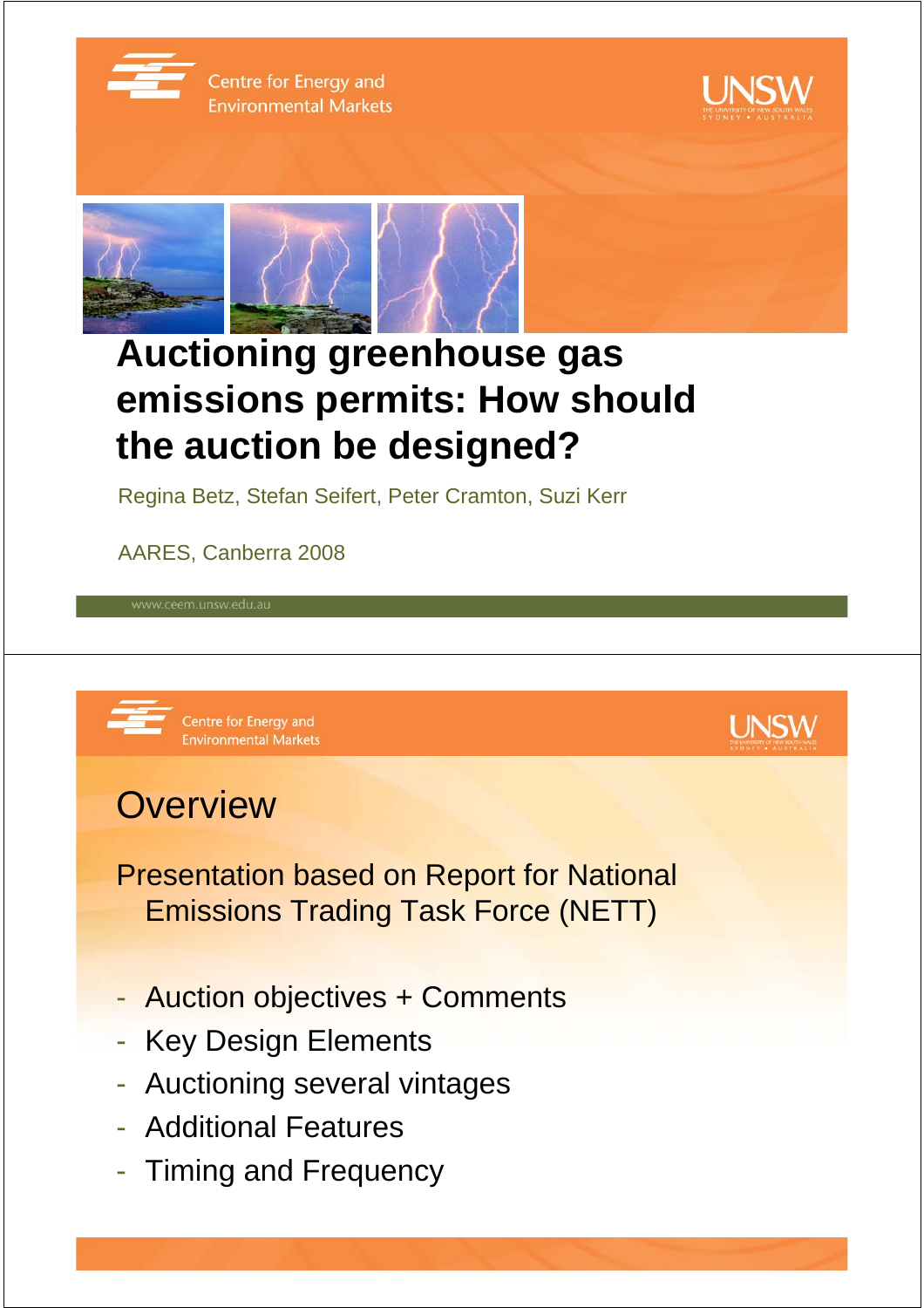



# Auction Objectives according to NETT

### **▶ Key objective:**

- Achieve an efficient allocation of permits
	- = allocate permits to those who value them most highly

### ¾ Facilitate efficiency of ETS system:

− Reveal market prices of permits to auction participants and non-participants, particularly at early stages

#### $\triangleright$  Revenue maximization:

– Not a primary goal



Centre for Energy and **Environmental Markets** 



3

# Comments on Key Objectives

- ¾ Most permits are *not* allocated by auction
	- Auction *cannot* ensure efficient allocation of permits
- ¾ Significant share of permits is allocated to Trade Exposed Energy Intensive Industry sector (which has a private valuation of zero!)
	- Initial allocation is highly *inefficient* by construction!
	- Well functioning secondary markets are crucial!
- ¾ Efficiency of ETS requires not only efficient allocation of permits, but efficient investments regarding abatement measures
	- $\rightarrow$  Early price signals are crucial (time lag!)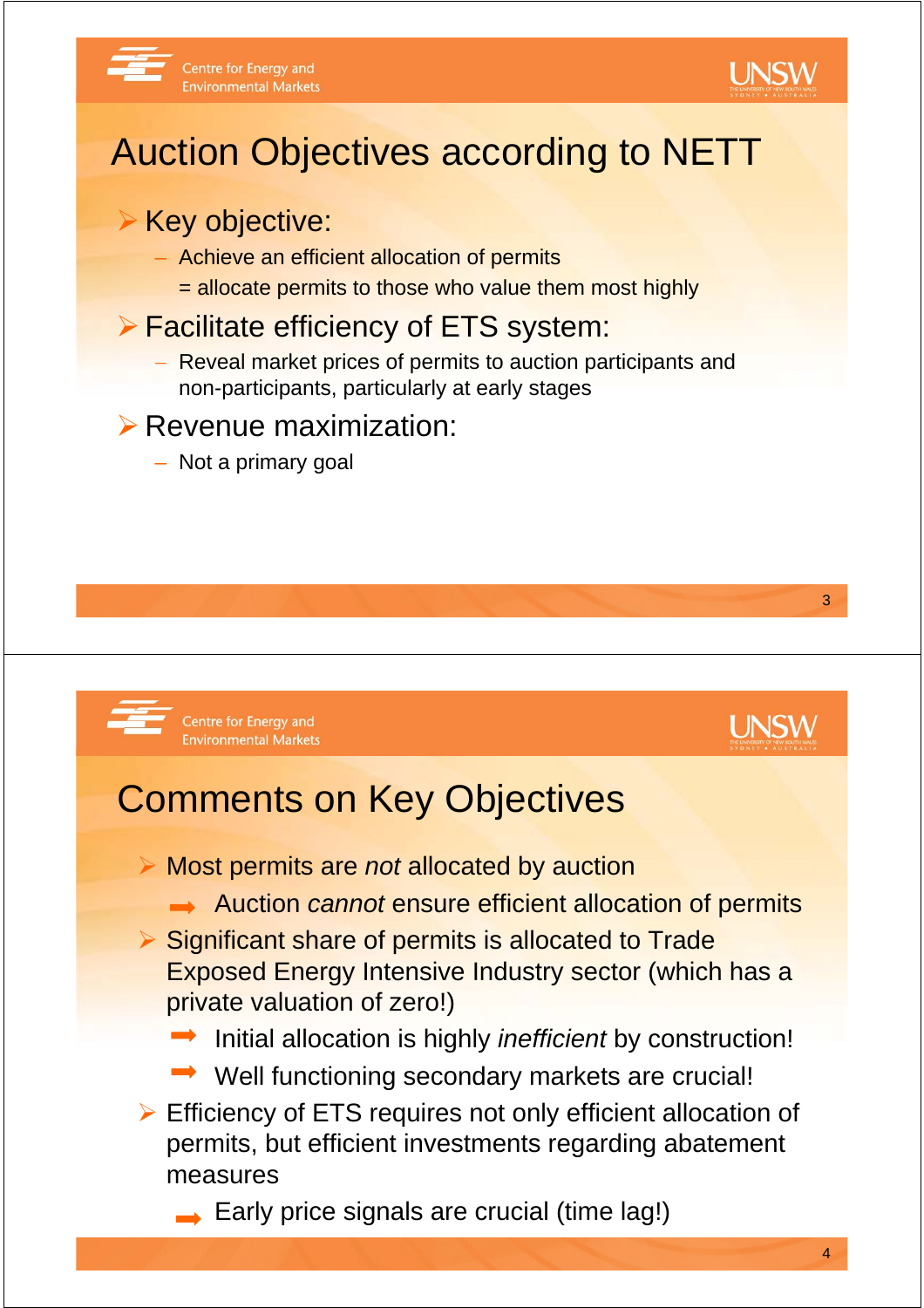

# Key Design Elements

### Ascending Clock Auction:

- $\triangleright$  Auctioneer publishes total available quantity, initial reserve price and further schedule of price offers
- $\triangleright$  Participants hand in demand bids for the reserve price
- ¾ Auctioneer reveals total demand
- $\triangleright$  As long as total demand  $>$  total available quantity auction goes on
- $\triangleright$  Demand bids cannot increase
- ¾ Auction ends when total demand ≤ total supply
- $\triangleright$  Final price: **uniform pricing:**  $p_t$ =if total demand = total supply or  $p_{t-1}$ = if total demand < total supply (normal case)
- $\triangleright$  All bidders receive their quantity of last round (normal case)
- 5  $\triangleright$  The remaining supply is allocated proportional according to residual bids at  $p_{t+1}$





## Auctioning several vintages

- $\triangleright$  In some auction events, several vintages of permits will be available
- ¾Different vintages are almost (but not perfect) substitutes
- ¾All vintages are auctioned simultaneously
- $\triangleright$  For each vintage a separate clock is implemented
- ¾Bidders may shift demand from one clock to another
- $\triangleright$  At the end of each round, a clock ticks forward if total demand for the respective vintage exceeds supply
- ¾Auction continues as long as at least one clock ticks forward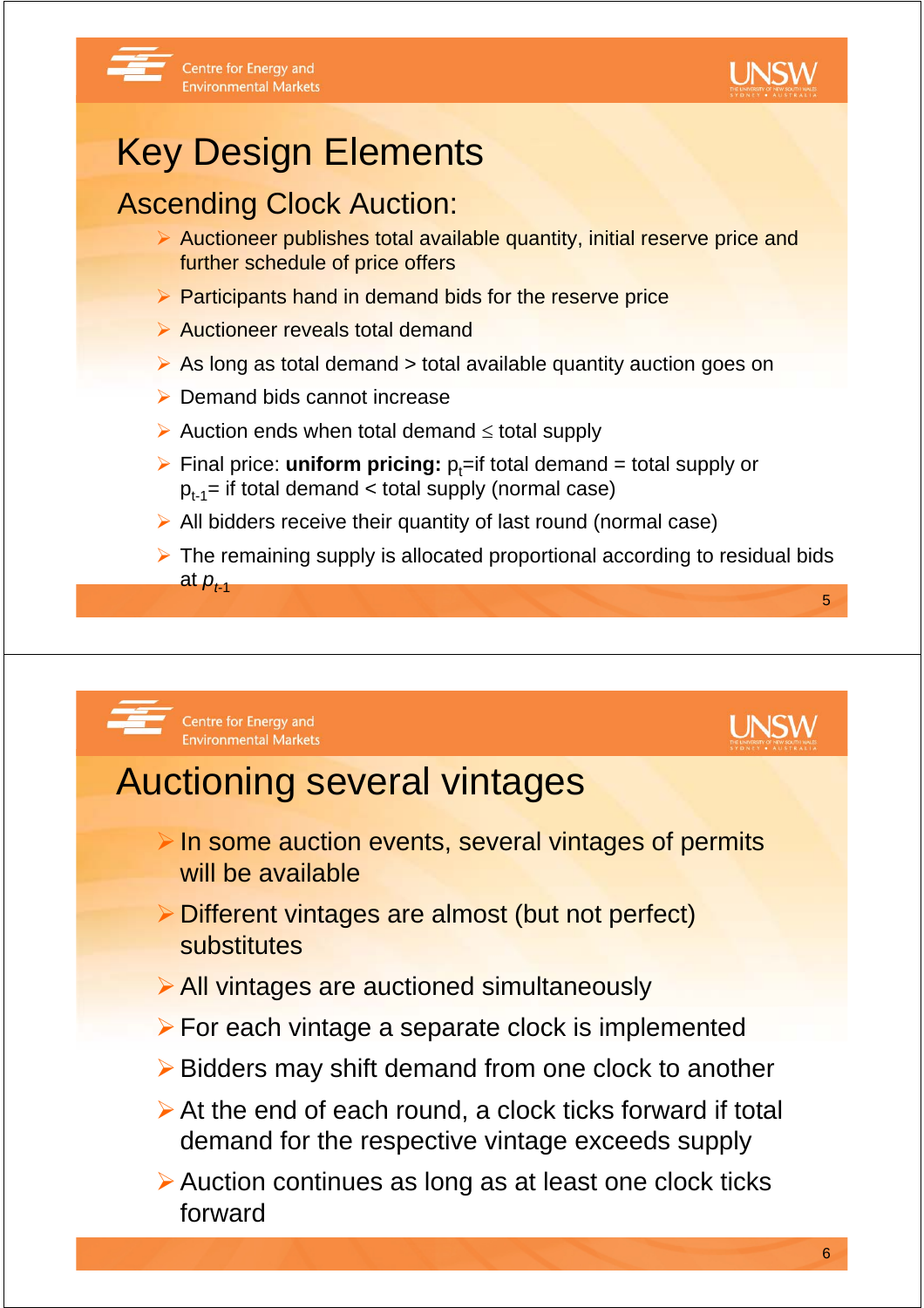

7

# Additional Features

### Double auction extension

- Facilitates efficient allocation of permits assigned to TEEI
- Sellers specify supply schedules prior to start

### Proxy bids

 $s<sub>1</sub>$ 

• to reduce transaction costs for small participants

## Alternative implementation: Intra-round bids

- Bidders submit demand schedules for all given prices
- May increase efficiency
- Smoothes closing of auction
- Allows for larger increments

**Slide 7** s1 **Advantages:** Upward sloping demand curve reduces vulnerability to strategic demand reduction and collusion Suppliers (TEEI companies) profit from lower transaction costs in the auction compared to the secondary market Price signals are more reliable as both net buyers and net sellers participate in the auction s3165179, 4/02/2008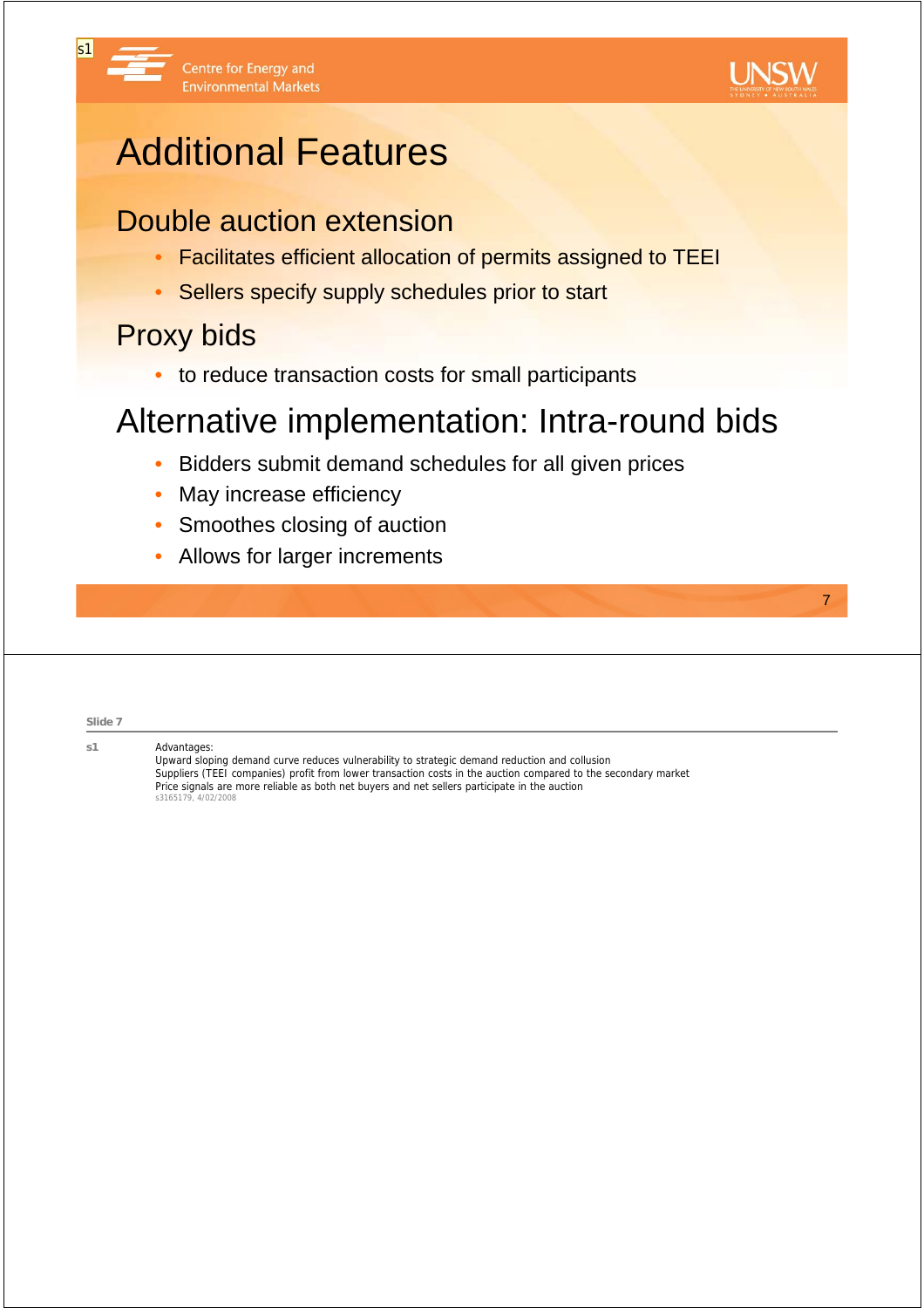



## Timing & Frequency

Centre for Energy and

**Environmental Markets** 

#### **Timing**:

- **First auction** before start of the scheme after first period of monitoring to ensure that necessary information is available
- **Last auction** of one vintage within reconciliation period to give companies with unforeseeable shortage possibility to buy
- **Advance auctions**: Future allowances should be made available **three years** in advance of their vintage:
	- $\blacksquare$  to help establishing a future market
	- assist future investments (3 years is lead time for investments)

#### **Frequency**

#### The auctions should be held **quarterly** :

– To minimise transaction costs

Centre for Energy and

– enables both price and quantity risk management

**UNSW** 

**UNSW** 

**Environmental Markets** Figure 5.3: Timing, frequency and distribution of permits across auctions **Auction date Financial Year of Emission Permit Vintage** rear<br>Year  $10/11$  $11/12$ Qtr 12/13 13/14 15/16 16/17 17/18 **2009 Aug** 20% Nov 2010 Feb May 20% 20% 20% Distribution: 15% Aug 15% Nov **2011 Feb** 15% **Slightly** 15% 20% 20%  $\frac{1}{4}$  products available at auction May 20% 15% front-Aug  $15%$ **Nov** loaded **2012 Feb** 15% May 15% 20% (20% in Aug 15% Nov 15% advance 2013 Feb 15% May 15% 20% 20% vs. 15% after Aug 15%  $S_i$ review 15%  $N_{\text{av}}$ in spot)

15% 15%

s:

15%

2014 Feb

after Aug

review

May

#### 9